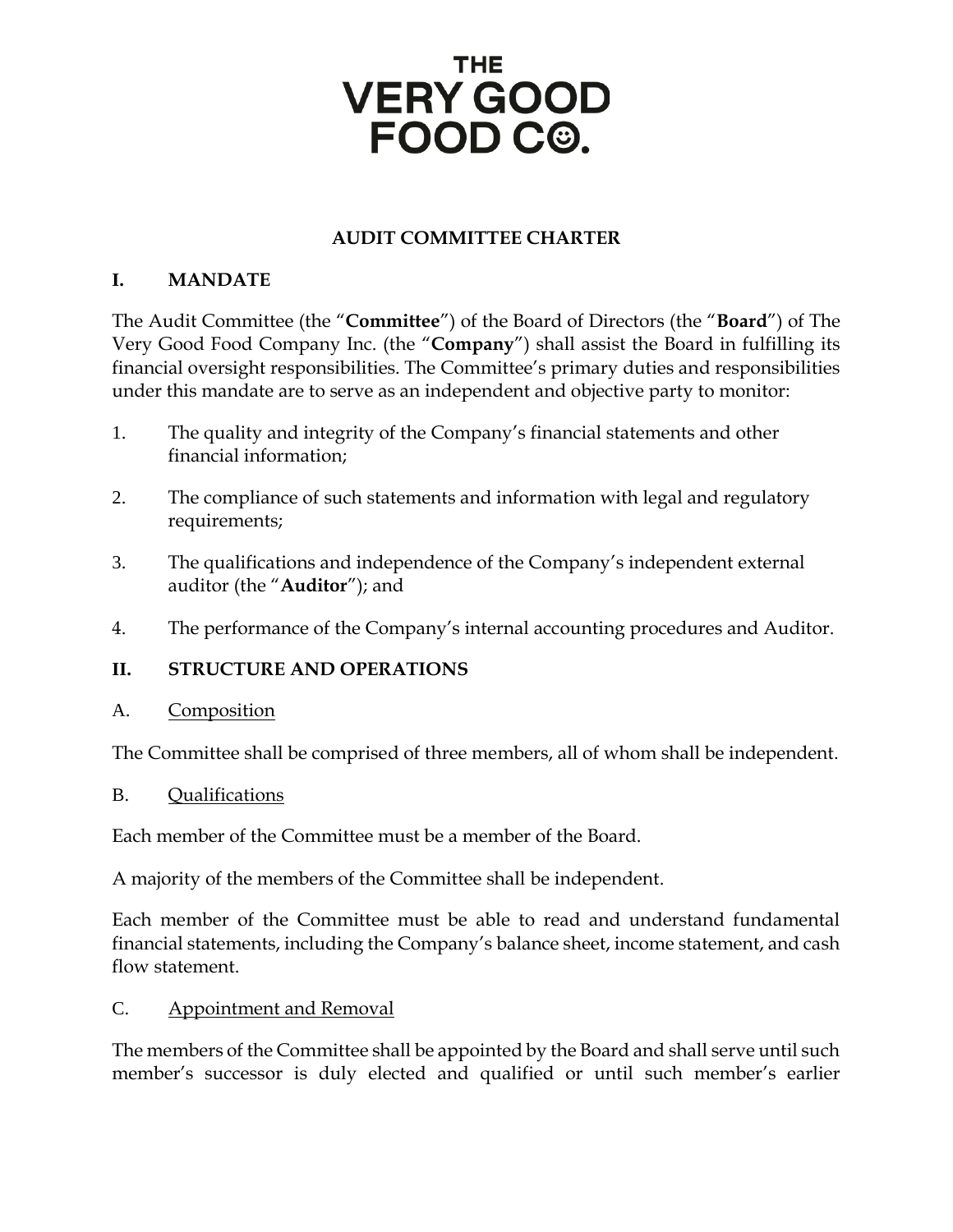## **THE VERY GOOD** FOOD C<sup>o</sup>.

resignation or removal. Any member of the Committee may be removed, with or without cause, by a majority vote of the Board.

#### D. Chair

Unless the Board shall select a Chair, the members of the Committee shall designate a Chair by the majority vote of all of the members of the Committee. The Chair shall call, set the agendas for and chair all meetings of the Committee.

#### E. Sub-Committees

Committee may form and delegate authority to subcommittees consisting of one or more members when appropriate, including the authority to grant pre-approvals of audit and permitted non-audit services, provided that a decision of such subcommittee to grant a pre-approval shall be presented to the full Committee at its next scheduled meeting.

#### F. Meetings

The Committee shall meet at least once in each fiscal year, or more frequently as circumstances dictate. The Auditor shall be given reasonable notice of, and be entitled to attend and speak at, each meeting of the Committee concerning the Company's annual financial statements and, if the Committee feels it is necessary or appropriate, at every other meeting. On request by the Auditor, the Chair shall call a meeting of the Committee to consider any matter that the Auditor believes should be brought to the attention of the Committee, the Board or the shareholders of the Company.

At each meeting, a quorum shall consist of a majority of members that are not officers or employees of the Company or of an affiliate of the Company.

As part of its goal to foster open communication, the Committee may periodically meet separately with each of management and the Auditor to discuss any matters that the Committee believes would be appropriate to discuss privately. In addition, the Committee should meet with the Auditor and management annually to review the Company's financial statements in a manner consistent with Section III of this Charter.

The Committee may invite to its meetings any director, any manager of the Company, and any other person whom it deems appropriate to consult in order to carry out its responsibilities. The Committee may also exclude from its meetings any person it deems appropriate to exclude in order to carry out its responsibilities.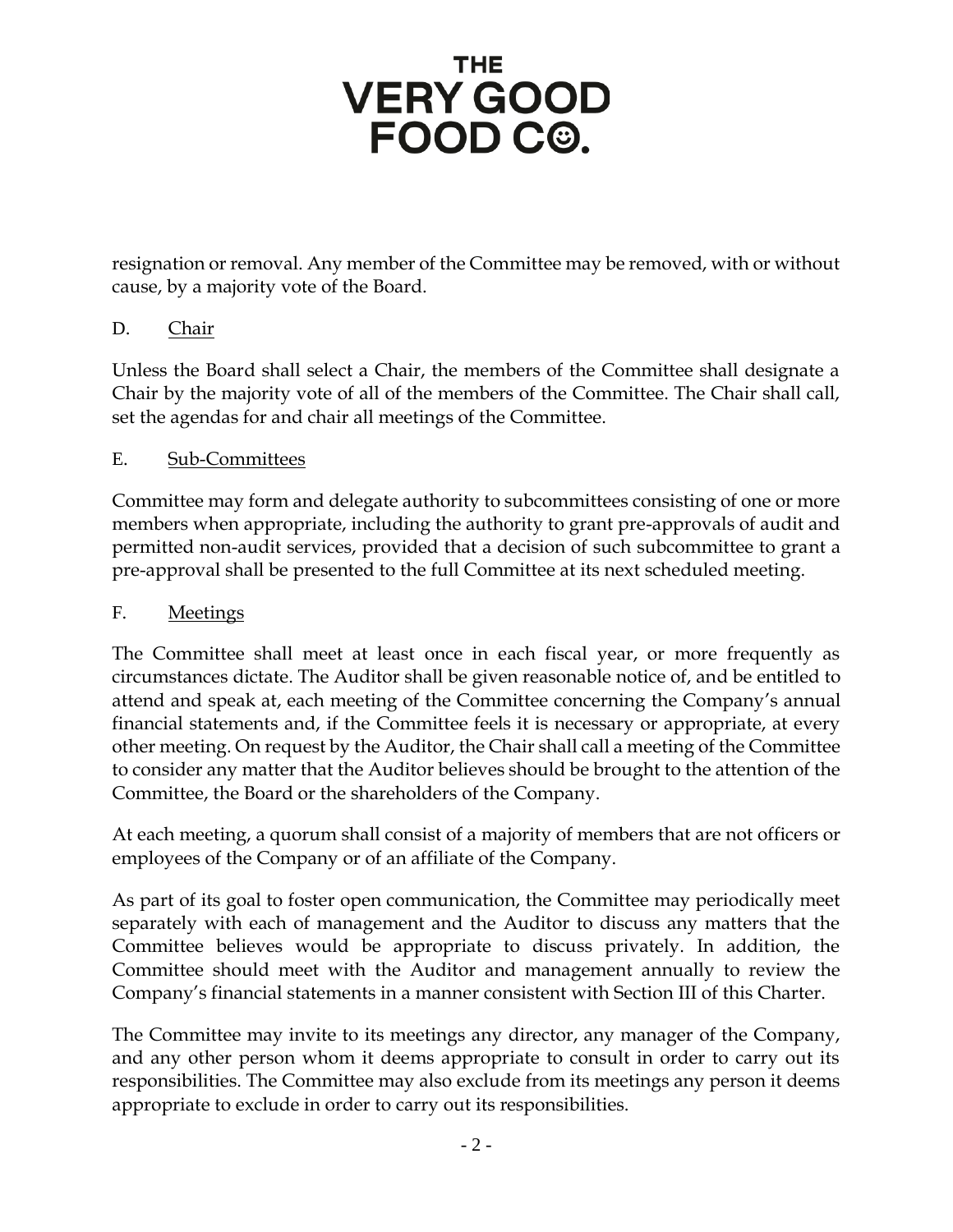## **THE VERY GOOD** FOOD C<sup>®</sup>.

The Committee may also exercise its powers by written resolutions signed by all members of the Committee.

#### **III. DUTIES**

#### A. Introduction

The following functions shall be the common recurring duties of the Committee in carrying out its purposes outlined in Section I of this Charter. These duties should serve as a guide with the understanding that the Committee may fulfill additional duties and adopt additional policies and procedures as may be appropriate in light of changing business, legislative, regulatory or other conditions. The Committee shall also carry out any other responsibilities and duties delegated to it by the Board from time to time related to the purposes of the Committee outlined in Section I of this Charter.

The Committee, in discharging its oversight role, is empowered to study or investigate any matter of interest or concern which the Committee in its sole discretion deems appropriate for study or investigation by the Committee.

The Committee shall be given full access to the Company's internal accounting staff, managers, other staff and Auditor as necessary to carry out these duties. While acting within the scope of its stated purpose, the Committee shall have all the authority of, but shall remain subject to, the Board.

#### B. Powers and Responsibilities

The Committee will have the following responsibilities and, in order to perform and discharge these responsibilities, will be vested with the powers and authorities set forth below, namely, the Committee shall:

#### *Independence of Auditor*

1. Review and discuss with the Auditor any disclosed relationships or services that may impact the objectivity and independence of the Auditor and, if necessary, obtain a formal written statement from the Auditor setting forth all relationships between the Auditor and the Company, consistent with Independence Standards Board Standard 1 and the applicable independence rules of the U.S. Securities and Exchange Commission ("**SEC**") and the Public Company Accounting Oversight Board ("**PCAOB**").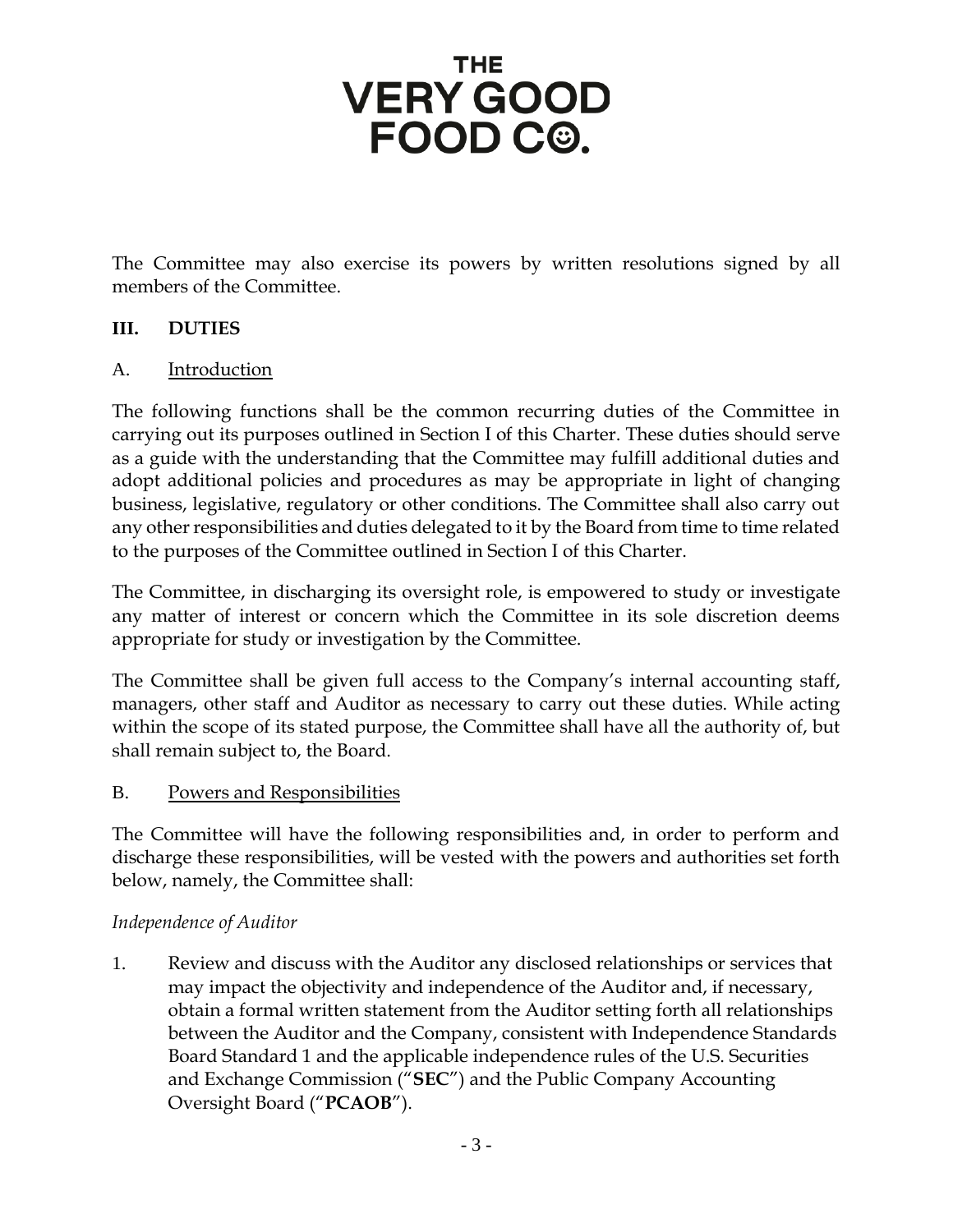- 2. Take, or recommend that the Board take, appropriate action to oversee the independence of the Auditor.
- 3. Require the Auditor to report directly to the Committee.
- 4. Review and approve the Company's hiring policies regarding partners, employees and former partners and employees of the Auditor and former independent external auditor of the Company.

#### *Performance & Completion by Auditor of its Work*

- 5. Be directly responsible for the oversight of the work by the Auditor (including resolution of disagreements between management and the Auditor regarding financial reporting) for the purpose of preparing or issuing an audit report or related work.
- 6. Review annually the performance of the Auditor and recommend the appointment by the Board of a new, or re-election by the Company's shareholders of the existing, Auditor.
- 7. Pre-approve all auditing services and permitted non-audit services (including the fees and terms thereof) to be performed for the Company by the Auditor unless such non-audit services:
	- (a) which are not pre-approved, are reasonably expected not to constitute, in the aggregate, more than 5% of the total amount of revenues paid by the Company to the Auditor during the fiscal year in which the non-audit services are provided;
	- (b) were not recognized by the Company at the time of the engagement to be non-audit services; and
	- (c) are promptly brought to the attention of the Committee by Management and approved prior to the completion of the audit by the Committee or by one or more members of the Committee who are members of the Board to whom authority to grant such approvals has been delegated by the Committee.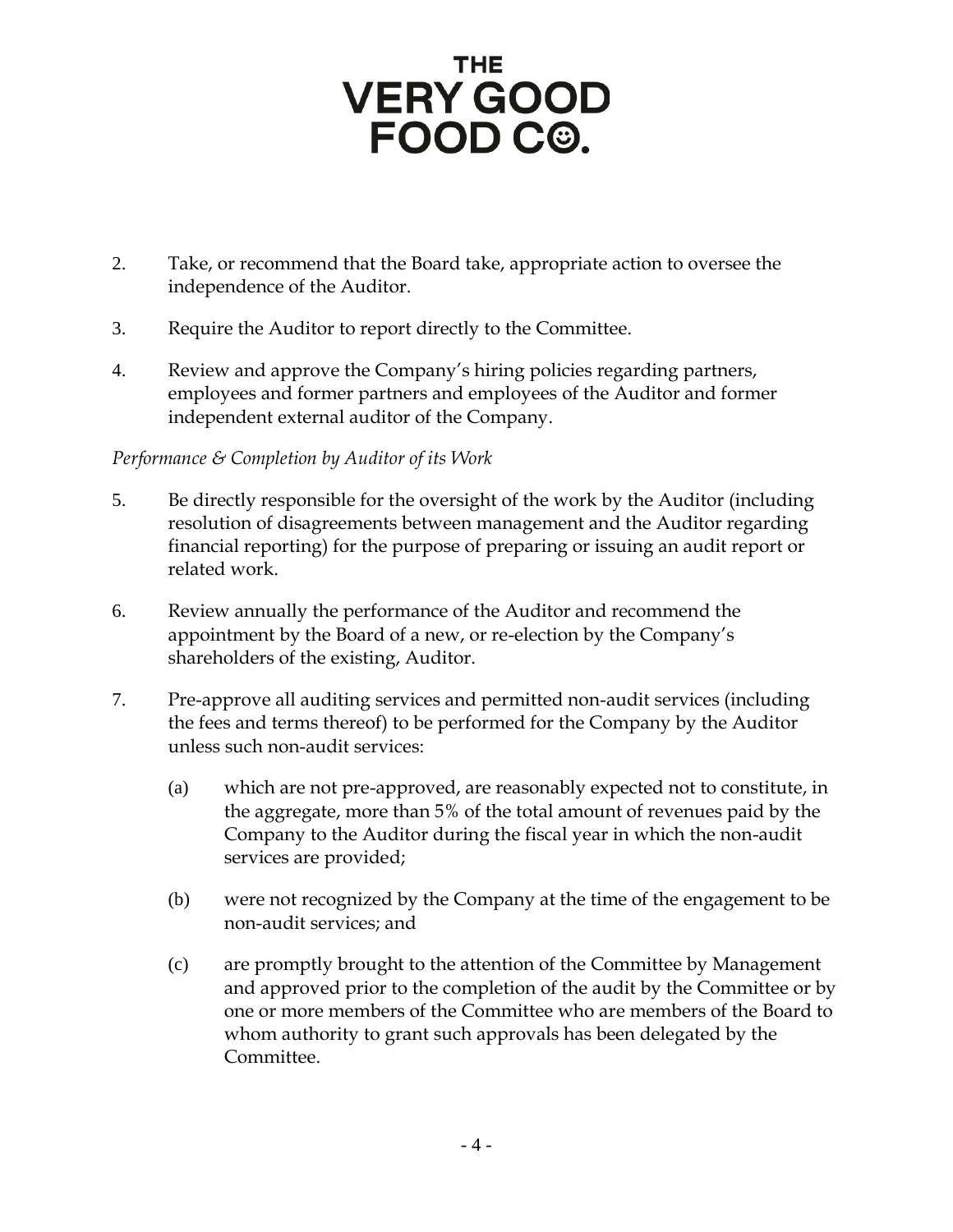# VERY GOOD<br>FOOD C<sup>@</sup>.

#### *Internal Financial Controls & Operations of the Company*

- 8. Establish procedures for:
	- (a) the receipt, retention and treatment of complaints received by the Company regarding accounting, internal accounting controls, or auditing matters; and
	- (b) the confidential, anonymous submission by employees of the Company of concerns regarding questionable accounting or auditing matters.

#### *Preparation of Financial Statements*

- 9. Discuss with management and the Auditor significant financial reporting issues and judgments made in connection with the preparation of the Company's financial statements, including any significant changes in the Company's selection or application of accounting principles, any major issues as to the adequacy of the Company's internal controls and any special steps adopted in light of material control deficiencies.
- 10. Discuss with management and the Auditor any correspondence with regulators or governmental agencies and any employee complaints or published reports which raise material issues regarding the Company's financial statements or accounting policies.
- 11. Discuss with management and the Auditor the effect of regulatory and accounting initiatives as well as off-balance sheet structures on the Company's financial statements.
- 12. Discuss with management the Company's major financial risk exposures and the steps management has taken to monitor and control such exposures, including the Company's risk assessment and risk management policies.
- 13. Discuss with the Auditor the matters required to be discussed relating to the conduct of any audit, in particular:
	- (i) The adoption of, or changes to, the Company's significant auditing and accounting principles and practices as suggested by the Auditor or management.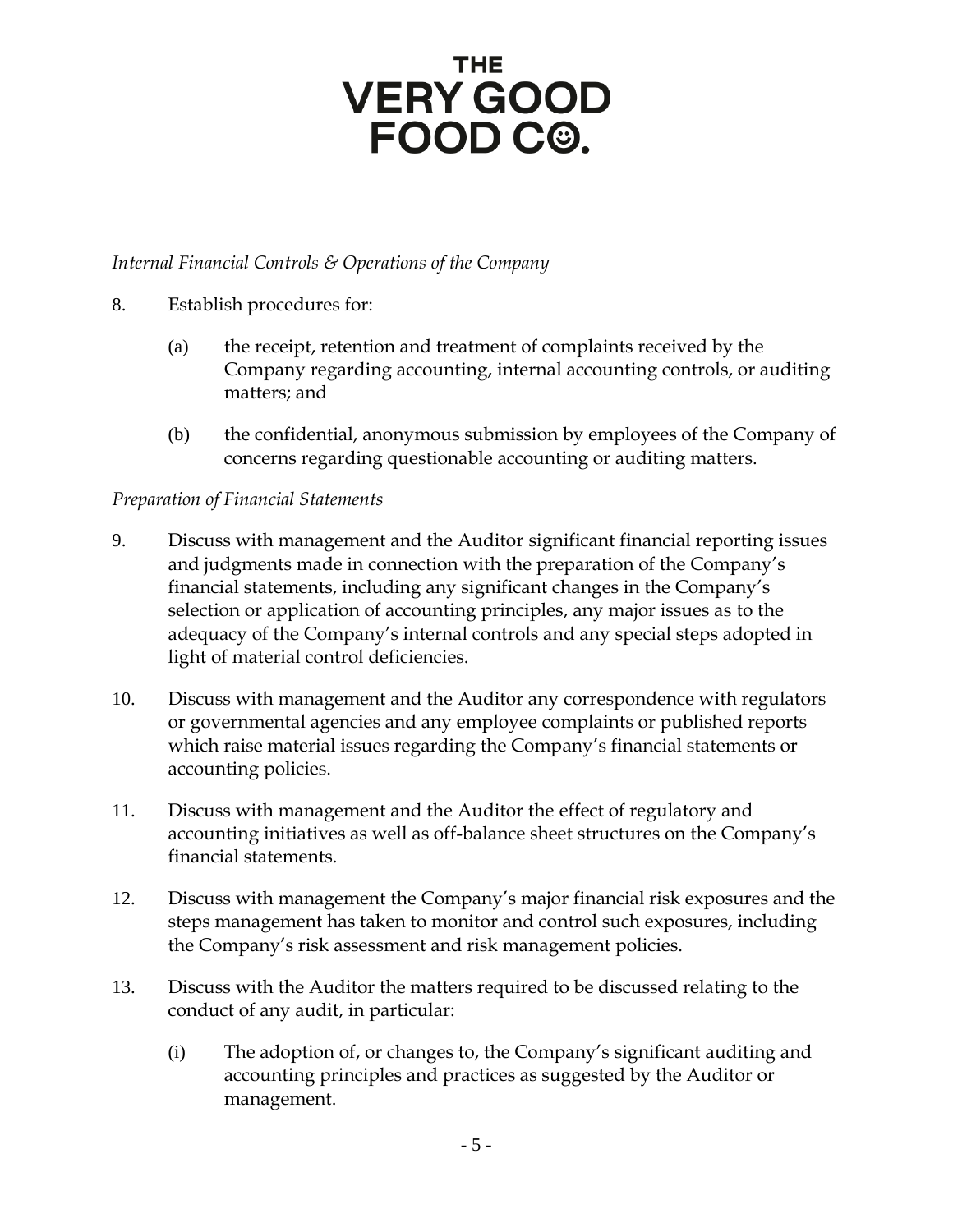(ii) Any difficulties encountered in the course of the audit work, including any restrictions on the scope of activities or access to requested information, and any significant disagreements with management.

#### *Public Disclosure by the Company*

- 14. Review the Company's annual and quarterly financial statements, management discussion and analysis (MD&A), annual information form, and management information circular before the Board approves and the Company publicly discloses this information.
- 15. Review the Company's financial reporting procedures and internal controls to be satisfied that adequate procedures are in place for the review of the Company's public disclosure of financial information extracted or derived from its financial statements, other than disclosure described in the previous paragraph, and periodically assessing the adequacy of those procedures.
- 16. Review any disclosures made to the Committee by the Company's Chief Executive Officer and Chief Financial Officer during their certification process of the Company's financial statements about any significant deficiencies in the design or operation of internal controls or material weaknesses therein and any fraud involving management or other employees who have a significant role in the Company's internal controls.

#### *Manner of Carrying Out its Mandate*

- 17. Consult, to the extent it deems necessary or appropriate, with the Auditor but without the presence of management, about the quality of the Company's accounting principles, internal controls and the completeness and accuracy of the Company's financial statements.
- 18. Request any officer or employee of the Company or the Company's outside counsel or Auditor to attend a meeting of the Committee or to meet with any members of, or consultants to, the Committee.
- 19. Cause the officers of the Company to provide such funding as the Committee shall determine to be appropriate for payment of compensation to the Auditor and any legal counsel or other advisers engaged by the Committee, and payment